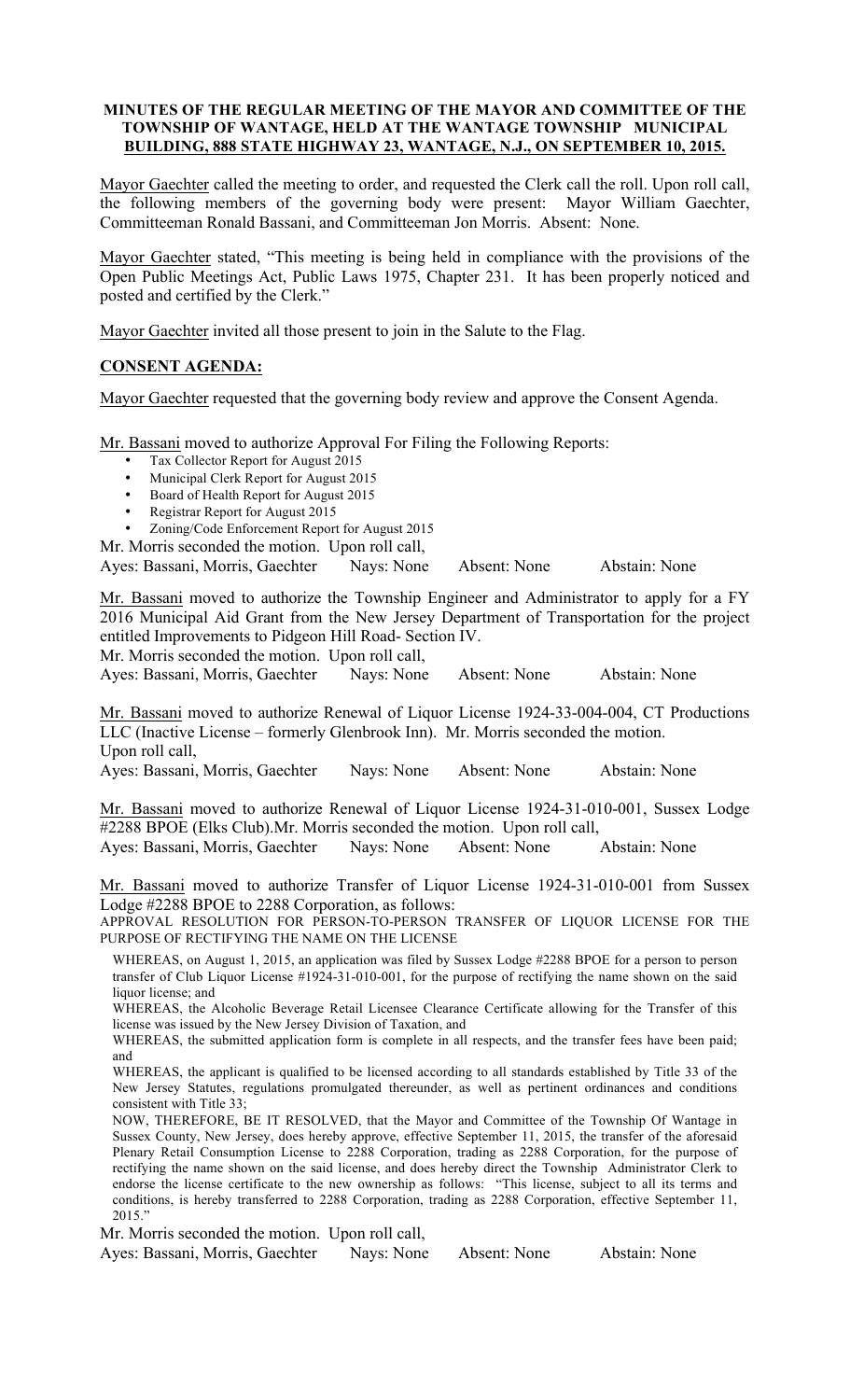# **PAGE TWO OF THE MINUTES OF SEPTEMBER 10, 2015**

### **CONSENT AGENDA, Continued**

Mr. Bassani moved to authorize Award of Contract for Installation of Guide Rail on the project entitled Improvements to Pidgeon Hill Road – Sections II and III, to Ficor LLC of Ogdensburg, NJ in the amount of \$9,485.00, in accordance with recommendation from Township Engineer dated 8/20/15. Mr. Morris seconded the motion. Upon roll call,

Ayes: Bassani, Morris, Gaechter Nays: None Absent: None Abstain: None

### **ADMINISTRATOR'S REPORT:**

Policy regarding Docks on Lake Neepaulin: Mr. Doherty requested this discussion topic be held to a future meeting. The governing body agreed by consensus with this request.

Lake Windsor Road Improvement Feasibility Study: Mr. Doherty reported that sufficient property owners in Lake Windsor have expressed non-support for the costs associated with a potential special assessment for road improvements that two thirds majority could not be obtained to support such a proposal. Mr. Doherty recommended the Township terminate the study at this time and proceed with the plan to renew the contract with Erik Enterprises for handling plowing and salting services in that community again this winter. The governing body agreed by consensus with this recommendation.

Negotiations: Mr. Doherty requested an executive session.

Introduction of Ordinance 2015-10 (Approval of Redevelopment Plan)

Mr. Doherty offered background information on the proposed introduction of Ordinance 2015-10.

Mr. Morris moved to introduce Ordinance 2015-10, entitled AN ORDINANCE OF THE TOWNSHIP OF WANTAGE ADOPTING A REDEVELOPMENT PLAN FOR PHASE 1 OF THE ROUTE 23 REDEVELOPMENT AREA" with a proposed final hearing date set for September 24, 2015. Mr. Bassani seconded the motion. Upon roll call,

Ayes: Bassani, Morris, Gaechter Nays: None Absent: None Abstain: None

### **ATTORNEY REPORT:** None

### **COMMITTEE REPORTS:**

Mr. Bassani offered an update on the activities of the Open Space Advisory Committee.

Mr. Morris offered an update on the efforts of the Fire Department to prepare revised bid specifications for the purchase of a fire vehicle.

### **OLD BUSINESS**:

### Purchase of Command Vehicles

Mr. Doherty offered background on the efforts to secure the purchase of Command Vehicles – one for the Fire Department and one for the First Aid Squad – in accordance with the decision to proceed on these purchases during the Budget Work Sessions earlier this year.

Mr. Bassani moved to authorize the purchase of two Ford Expeditions under the Morris County Cooperative Pricing Council contract, totaling \$64,390; purchase of radios from Atlantic Communications under the Morris County Cooperative Pricing Council contract totaling \$16,690.60; and emergency lighting from Atlantic Communications under the Morris County Cooperative Pricing Council contract totaling \$14,009.16. Mr. Morris seconded the motion. Upon roll call,

Ayes: Bassani, Morris, Gaechter Nays: None Absent: None Abstain: None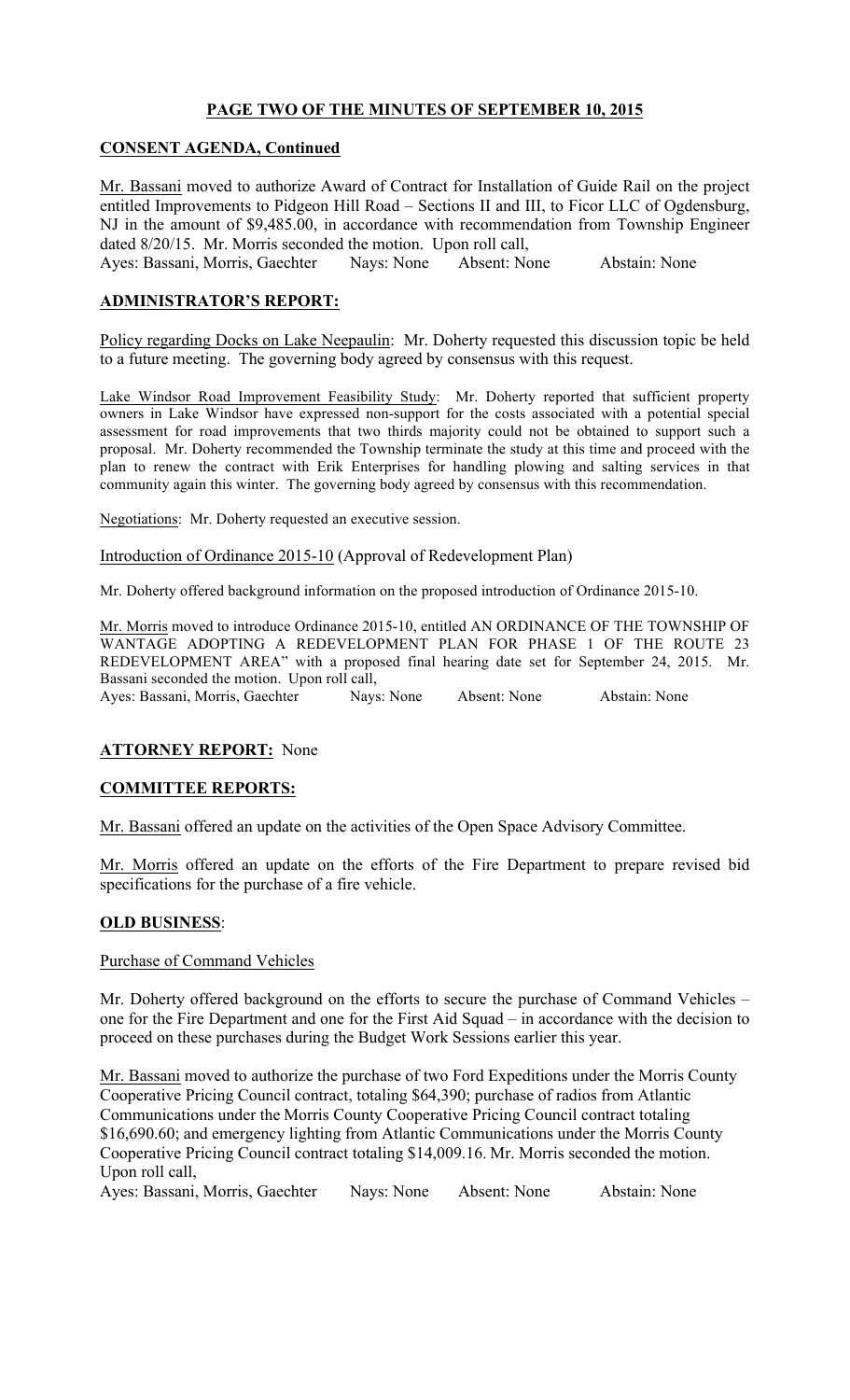## **PAGE THREE OF THE MINUTES OF SEPTEMBER 10, 2015**

### **OLD BUSINESS, Continued**

#### Outdoor Event Application: Boxing Match at Celine's Bistro

Mr. Doherty offered explanatory details regarding the Outdoor Event License Application of Celine's Bistro for a proposed Outdoor Boxing Match event scheduled for September 26, 2015.

Mr. Bassani moved to approve the Outdoor Event License Application of Celine's Bistro for a proposed Outdoor Boxing Match event scheduled for September 26, 2015. Mr. Morris seconded the motion. Upon roll call,

Ayes: Bassani, Morris, Gaechter Nays: None Absent: None Abstain: None

Repair/Upgrade of Fuel Pumps: Mr. Doherty requested the consent of the governing body for DPW Mechanic John Card to proceed with the plan agreed upon during budget work sessions earlier this year, to replace and upgrade the vehicle fuel pump station of the Wantage Municipal Complex. Mr. Doherty estimated the cost not to exceed \$10,000, and observed that sufficient funds exist from previously authorized improvements that Mr. Card has completed below budget.

Mr. Morris moved to authorize said project. Mr. Bassani seconded the motion. Upon roll call, Ayes: Bassani, Morris, Gaechter Nays: None Absent: None Abstain: None

# **NEW BUSINESS**:

### **Final Adoption: Ordinance 2015-09 (Master Plan Special 5 Year Emergency)**

Mr. Morris moved to adopt on Final Reading, Ordinance 2015-09, entitled "AN ORDINANCE AUTHORIZING AN EMERGENCY APPROPRIATION AS AUTHORIZED BY N.J.S. 40A:4- 53 et. seq., FOR THE PREPARATION OF A REVISED MASTER PLAN."

Mr. Bassani seconded the motion.

Prior to final roll call, Mayor Gaechter opened the meeting to the public for any questions or comments regarding said Ordinance. No one wished to speak at this time. Mayor Gaechter closed the meeting to the public and requested a roll call vote. Upon roll call,

Ayes: Bassani, Morris, Gaechter Nays: None Absent: None Abstain: None

Mr. Bassani offered a motion to adopt the following Resolution:

WHEREAS, it has been found necessary to make an Emergency Appropriation to meet certain extraordinary expenses to be incurred for the preparation of a revision to the master plan within the Township of Wantage and,

WHEREAS, NJS40A:4-53 provides that it shall be lawful to make such appropriation, which appropriation and the same shall be provided for in succeeding annual budgets by the inclusion of an appropriation of at least one-fifth of the amount authorized pursuant to this act.

NOW, THEREFORE BE IT RESOLVED, that the governing body of the Township of Wantage, Sussex County, New Jersey that in accordance with the provisions of NJS 404:4-55:

1. An emergency appropriation is hereby made for the preparation and execution of a complete reassessment program within the Township of Wantage in the total amount of \$25,000.

2. That the emergency appropriation shall be provided for in the budgets of the next five (5) succeeding years by the inclusion of not less than \$5,000.

3. That two (2) certified copies of this resolution will be filed with the Director of the Division of Local Government Services; however, no approval is required from the Division.

Mr. Morris seconded the motion. Upon roll call,

Ayes: Bassani, Morris, Gaechter Nays: None Absent: None Abstain: None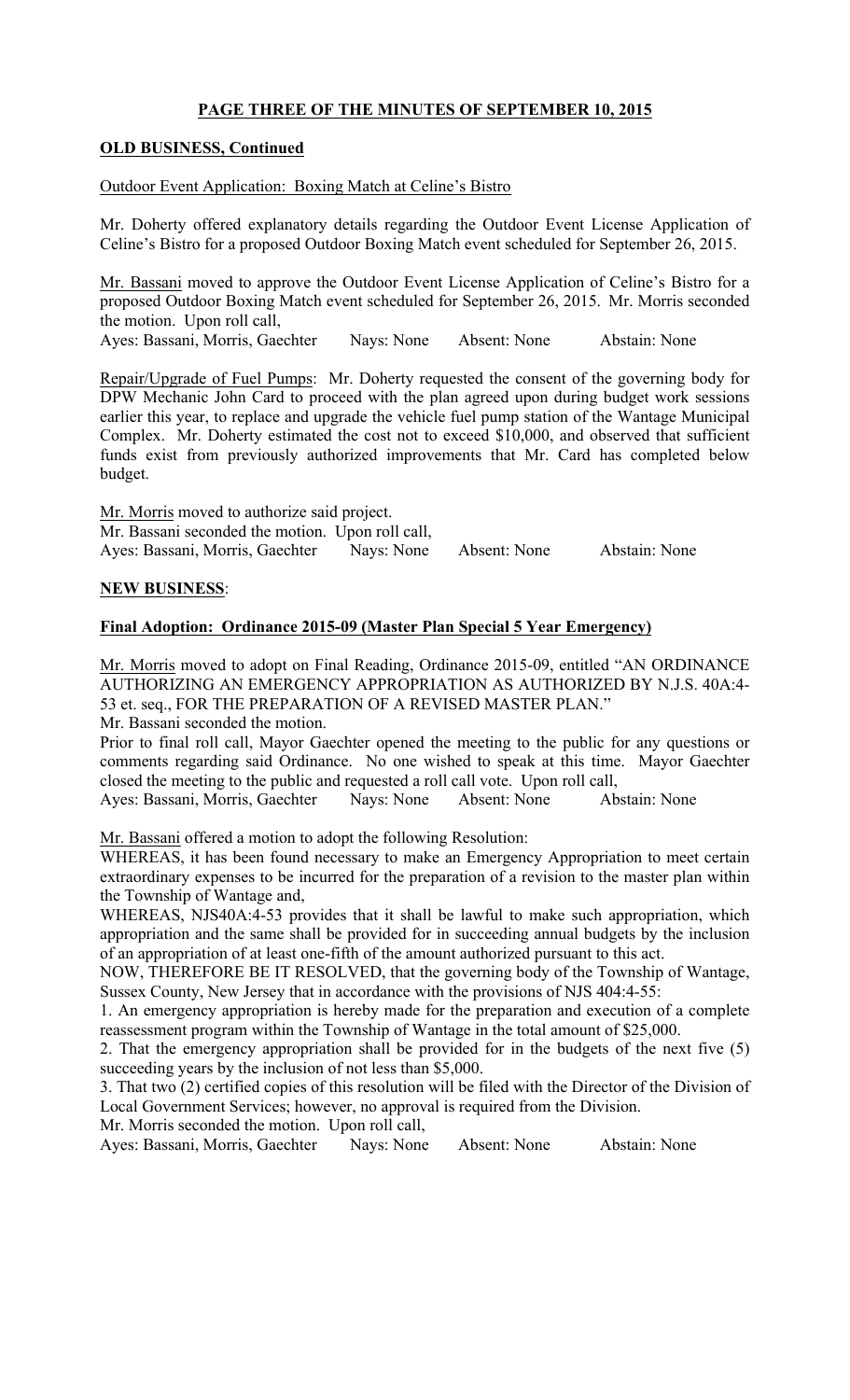## **PAGE FOUR OF THE MINUTES OF SEPTEMBER 10, 2015**

### **Approval of Minutes**

Mr. Morris moved to approve the minutes of the Regular Meeting and Executive Session of the Wantage Township governing body held on July 9, 2015. Mr. Bassani seconded the motion. Upon roll call, Ayes: Bassani, Morris, Gaechter Nays: None Absent: None Abstain: None Mr. Morris moved to approve the minutes of the Regular Meeting and Executive Session of the

Wantage Township governing body held on August 13, 2015. Mr. Bassani seconded the motion. Upon roll call, Ayes: Bassani, Morris, Gaechter Nays: None Absent: None Abstain: None

### **OPEN PUBLIC SESSION:**

Mayor Gaechter opened the meeting to the public for any questions or comments at this time.

Kathy Gorman, Fernwood Road, expressed a desire for the Township to re-post the Turnover Agreement regarding Lake Neepaulin on the Township website, citing instances in which potential property buyers were apparently under the impression that property in the Lake Neepaulin area involved a private lake association situation. Mrs. Gorman also expressed a desire to have "Welcome To Lake Neepaulin" signs removed from two public roads.

General discussion involving Mrs. Gornman's comments took place.

Wantage Fire Chief Larry Bono offered his on going thanks for the support of the governing body, and introduced Minisink Fire Company Chief Jason Dunn, who offered a courtesy update report on the activities to date of the Minisink Hose Company #1.

Mrs. Gorman offered further commentary in support of her request for the removal of signs.

Sussex Fire Chief Mike Clark offered thanks to the Wantage governing body for their support, and spoke in support of continued lines of communication being kept open.

There being no further proposed action before the governing body for consideration, Mayor Gaechter closed the meeting to the public and the governing body continued with the regular order of business.

### **EXECUTIVE SESSION**

Mr. Bassani moved to enter into closed executive session, as follows:

WHEREAS, the Open Public Meetings Act, P. L. 1975, Chapter 231 permits the exclusion of the public from a meeting in certain circumstances; and

WHEREAS, this public body is of the opinion that such circumstances presently exist;

NOW, THEREFORE, BE IT RESOLVED, by the Mayor and Committee of the Township of Wantage, that the public shall be excluded from discussion of matters involving negotiations.

BE IT FURTHER RESOLVED that Minutes will be kept on file in the municipal clerk's office, and once the matter involving the confidentiality of the above no longer requires that confidentiality, then the minutes shall be made public.

Mr. Morris seconded the motion. Upon roll call,

Ayes: Bassani, Morris, Gaechter Nays: None Absent: None Abstain: None

The governing body entered into closed session at this time. After meeting in closed session, the members of the governing body returned to open session and continued with the regular order of business.

Mr. Morris moved to authorize Mr. Doherty to present an offer for a Shared Services Contract with Andover Borough for Finance Department services, per the terms identified by Mr. Doherty in executive session. Mr. Bassani seconded the motion. Upon roll call,

Ayes: Bassani, Morris, Gaechter Nays: None Absent: None Abstain: None